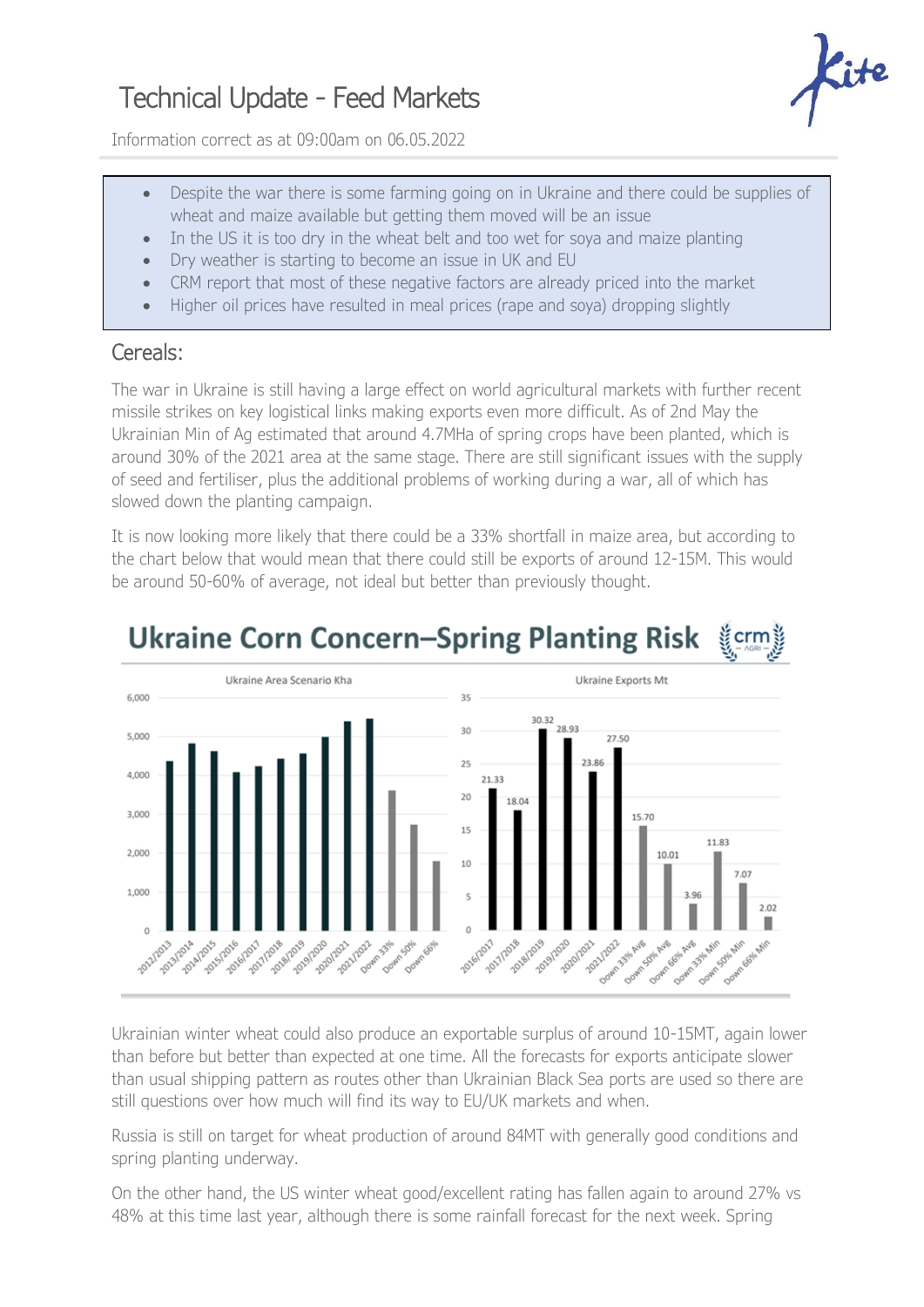wheat planting in northern US and southern Canada is delayed due to cold and wet conditions, but at least the drought of last year is not in force so there is optimism for a better crop. The cold/wet weather is also slowing maize planting which is now 14% complete vs 42% in 2021.

In Brazil the major maize growing areas are increasingly being affected by drought which will influence prospects for their 2nd maize crop. However, the original forecast was for a record 117MT crop vs 85MT in 2021, so even if the forecast is reduced it should still end up being a significant crop.



US exports of wheat have now virtually ended, but significant buying of maize by China, to replace what they would have had from Ukraine, means maize exports are still strong.

The UK and northern EU countries are dry generally at present and this is raising some concerns particularly for this year's spring sown crops. Forward prices for wheat have increased recently both in the US and UK. November wheat increased by over £13 to £316 vesterday on the back of increased speculation and rumours about export restrictions from India following severe hot weather causing yield reductions.

CRM's view is that a lot of the issues causing concern are already priced into the markets and prices are unlikely to go higher. Taking everything into account there could be downward pressure on prices over the summer with harvest pressure and as farmers start to think more about selling.

CRM are still saying cover around 60% of requirements for next winter (but risk averse clients may want to go further).

## Oilseeds:

The EU have just announced a ban on Russian oil by the end of the year. This has caused a 5% price increase in crude oil and this will push vegetable oil prices up further. This comes on top of a ban on palm oil exports from Indonesia, which had already affected prices. How long this ban will last is uncertain and may be replaced by export taxes as storage becomes an issue.

The good news is that high vegetable oil prices are resulting in slightly lower meal prices, with UK spot Hipro prices falling back by around £15/t to £465/t and November – April prices falling by around £10/t to £455/t.